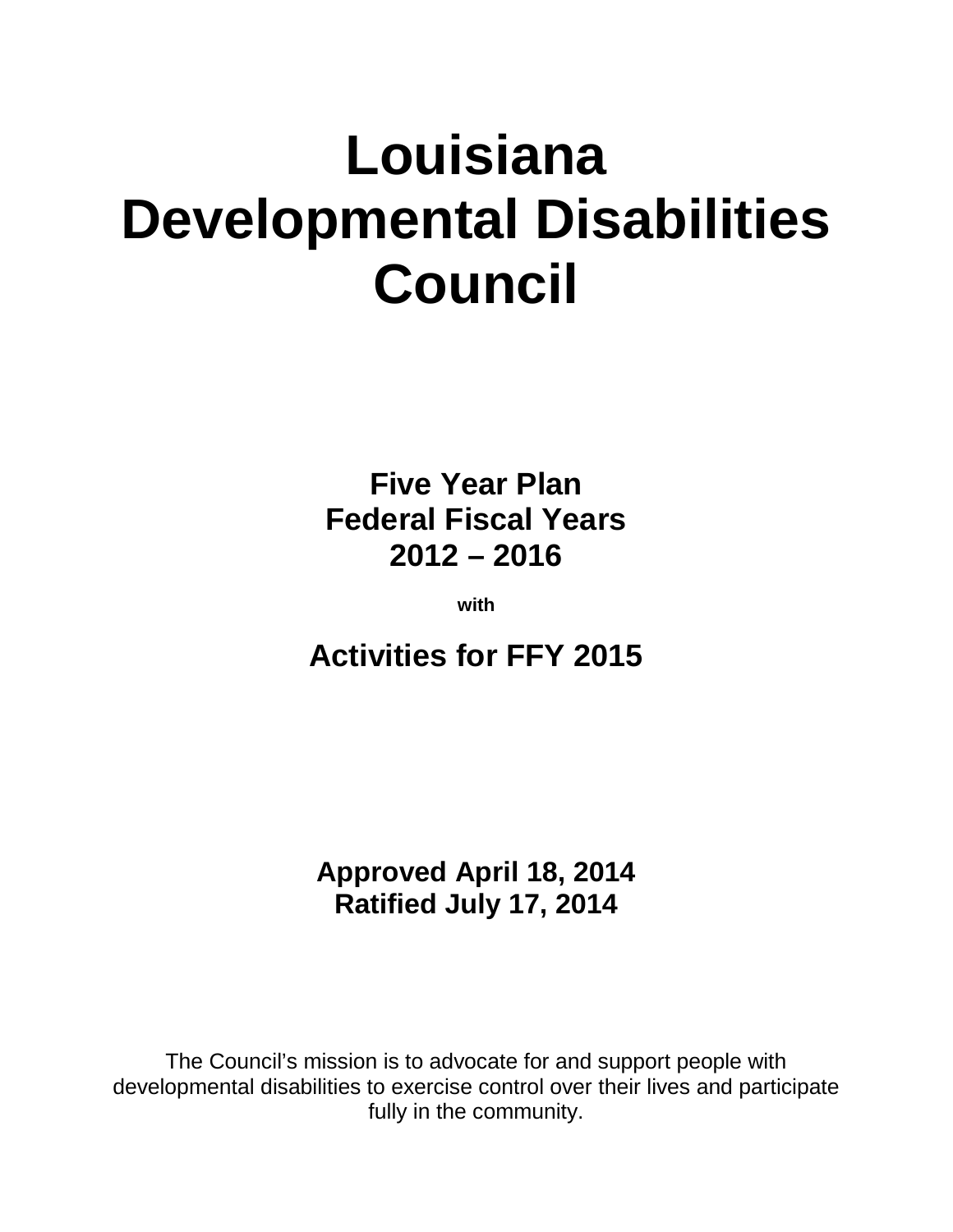#### **QUALITY ASSURANCE**

- **Goal 1** 1,000 self-advocates and family members of persons with developmental disabilities will advocate for policies and practices that promote the selfdetermination, independence, productivity, integration and inclusion of people with developmental disabilities in all facets of community life.
	- **Objective 1.1** Louisiana's self-advocacy organization consisting of people with developmental disabilities will promote advocacy by guiding local chapters and provide leadership training to individuals with developmental disabilities.
		- **Activity 1.1.1** Provide financial support for the operation of People First of Louisiana. **Accomplished in FFY 2014**
		- **Activity 1.1.2** Provide technical assistance and training opportunities through stipends, partnerships, staff support, etc.
	- **Objective 1.2** Individuals with developmental disabilities will participate on crossdisability and culturally diverse leadership coalitions.
		- Activity 1.2.1 Provide information to individuals with developmental disabilities encouraging their participation on identified statewide boards, councils and committees and determine the number of individuals with developmental disabilities represented on targeted boards.
	- **Objective 1.3** 75 to 100 individuals with developmental disabilities and parents of young children with developmental disabilities will develop skills in leadership development and systems change activities.
		- **Activity 1.3.1** Provide financial support and technical assistance for Partners in Policymaking and its alumni network. **Approximate Cost: \$80,000 in FFY 2015**
		- **Activity 1.3.2** Support up to two Council members' participation in Partners in Policymaking. **Approximate Cost: \$3,000 in FFY 2015**
	- **Objective 1.4** 375 people with developmental disabilities and their family members will advance their knowledge of home- and community- based supports and services and promote advocacy leadership through participation in conferences and other training events.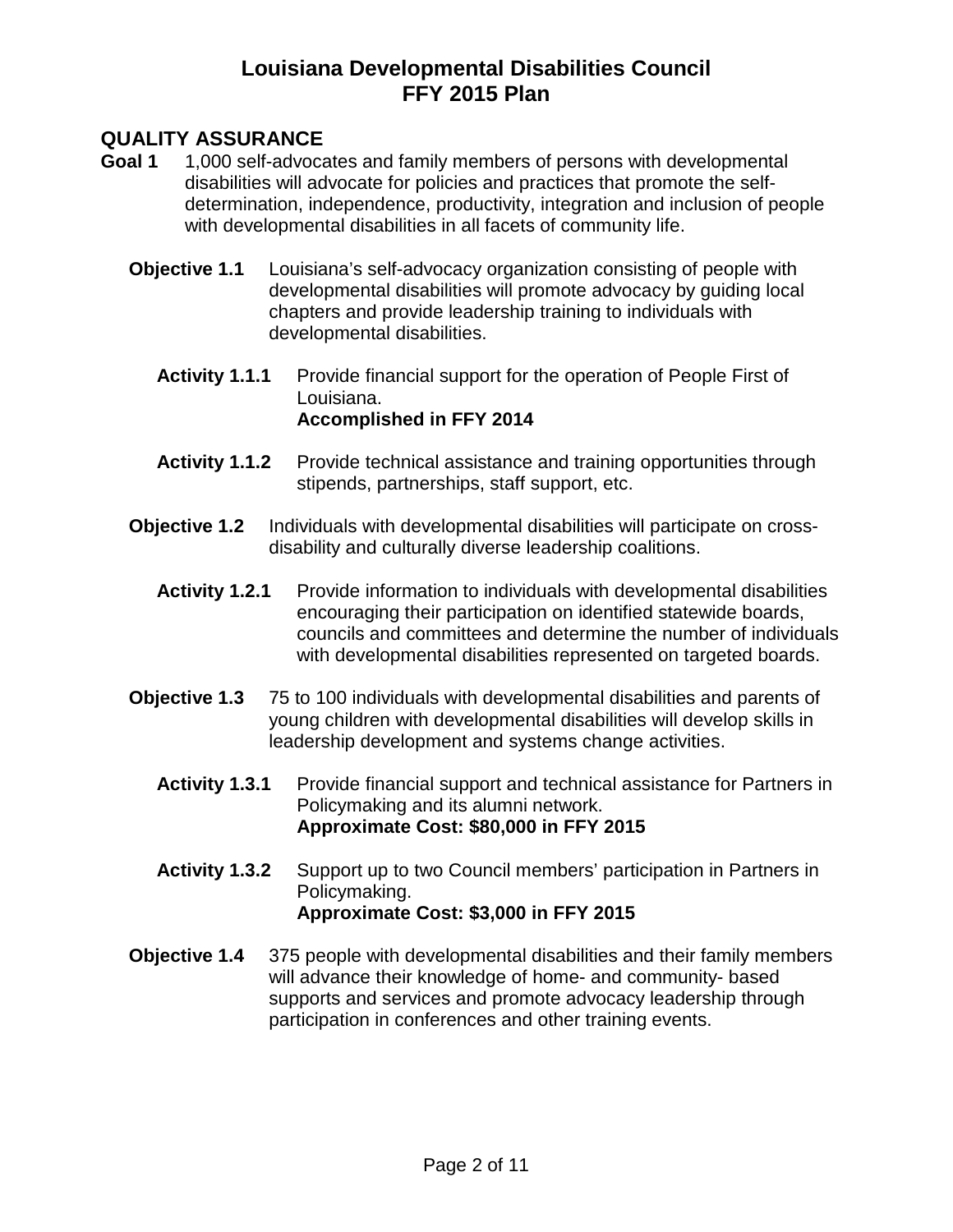- **Activity 1.4.1** Contract with Families Helping Families Regional Resource Centers (FHF) to financially support stipends for persons with developmental disabilities and their family members to participate in training, conferences, meetings, and events. **Approximate Cost: \$18,000 in FFY 2015**
- Activity 1.4.2 Provide financial support for the continuation and expansion of a training program for people with developmental disabilities by individuals with developmental disabilities on advocacy, independence, self-determination, productivity, integration, and inclusion leadership topics. **Accomplished in FFY 2013**
- **Objective 1.5** Members of the Council and its committees will be supported to serve as effective advocates for state and national systems change and receive staff and administrative support to effectively implement the Council's mission and goals.
	- **Activity 1.5.1** Support individuals with developmental disabilities and family members of individuals with developmental disabilities in participation in Council meetings and other functions.
	- **Activity 1.5.2** Support Council members' participation in training and educational opportunities. **Approximate Cost: \$3,000 in FFY 2015**
	- **Activity 1.5.3** Support the Council leadership's participation in national training, networking events and advocacy opportunities. **Approximate Cost: \$7,000 in FFY 2015**
- **Goal 2** Policies and practice will lead to improved quality of community-based supports and services for Louisianans with developmental disabilities.
	- **Objective 2.1** The quality of services to people with developmental disabilities in Louisiana will improve as a result of better informed individuals and families and market-driven providers.
		- **Activity 2.1.1** Disseminate Medicaid's web-based listing of providers searchable by region through a variety of methods (i.e. Council's website and Facebook page, FHF, etc.) to assist individuals and families in making informed choices. **Accomplished in FFY 2012**
		- **Activity 2.1.2** Advocate for sharing provider data online to assist individuals and families in making informed choices regarding waiver providers.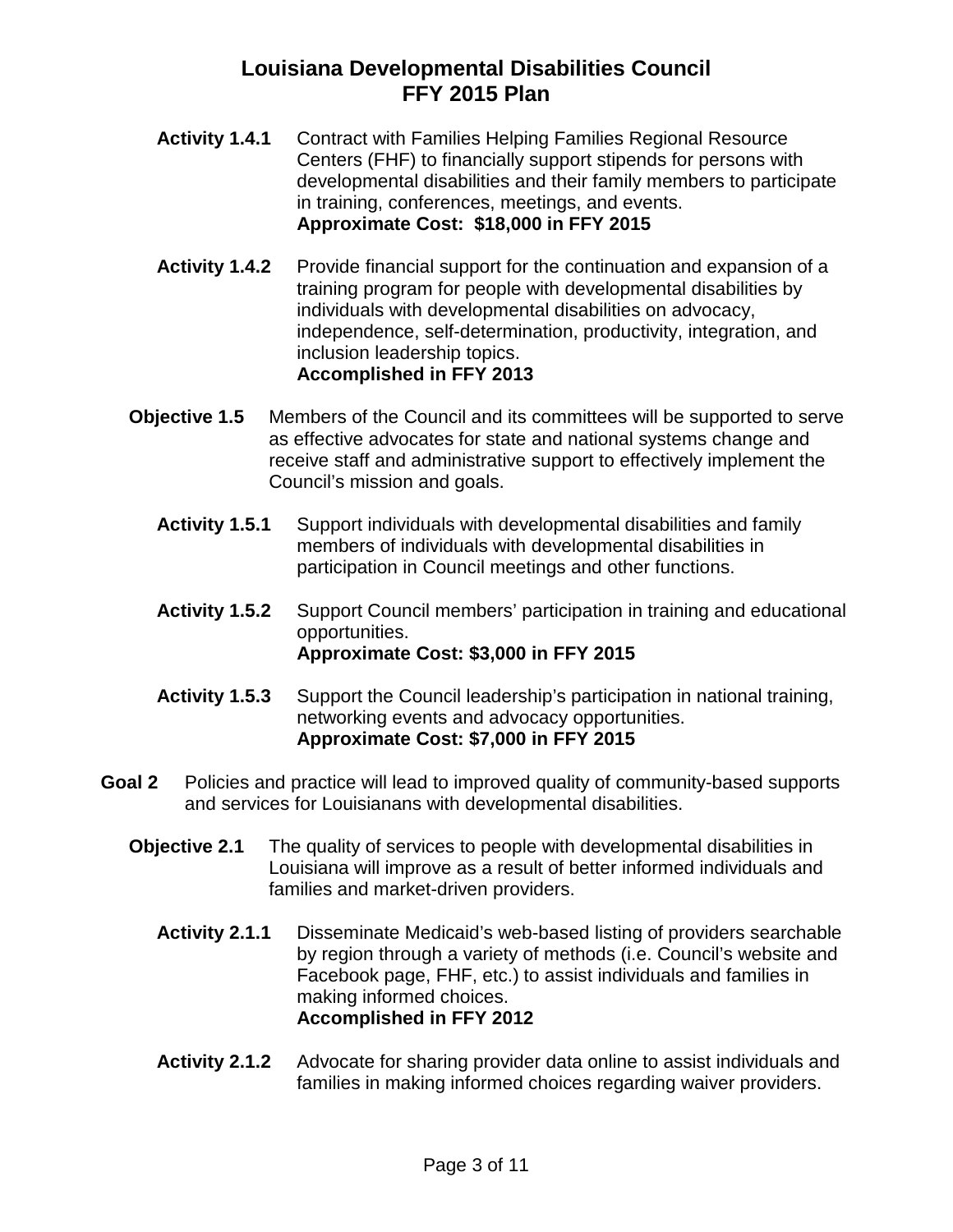- **Activity 2.1.3** Monitor the restructuring of long-term supports and services to a managed care system and advocate for increased quality of services to be included in the reorganized system.
- **Objective 2.2** Direct Support Professionals **(**DSPs) serving Louisianans with developmental disabilities will receive competitive compensation.
	- **Activity 2.2.1** Advocate for
		- the starting DSP compensation level to be at or above the national average and
		- the dedication of a certain percentage of the HCBS rate to DSP costs (based on provider cost reports). *Timeline: FFY 2015*
- **Objective 2.4** 500 additional individuals with developmental disabilities will self-direct their waiver services.
	- **Activity 2.4.1** Promote self-direction through community education through the creation and dissemination of key selling points and benefits and resources to assist in the process (i.e., LaDDC News, Fact sheets, etc.)
- **Objective 2.5** People with developmental disabilities living in their own homes will be kept safe and their rights will be protected.
	- **Activity 2.5.1** Provide financial support for a SIL ombudsman pilot program in Jefferson, Orleans, Plaquemines, and St. Bernard Parishes. **Accomplished in FFY 2014**
	- **Activity 2.5.2** Provide financial support for legal advocacy for adults with disabilities who are victims of abuse, neglect or exploitation and as a result require a legal remedy. **Accomplished in FFY 2014**

#### **COMMUNITY SUPPORTS**

- **Goal 3** Changes to policies and practices in Louisiana's developmental disability system will result in adequate funding and availability of quality supports and services in the community and reduce reliance on public and private residential facilities for people with developmental disabilities.
	- **Objective 3.1** 4,000 people on the waiting list will begin receiving home- and community-based services by educating stakeholders, policy makers and the public about the waiting list and needed systems reforms.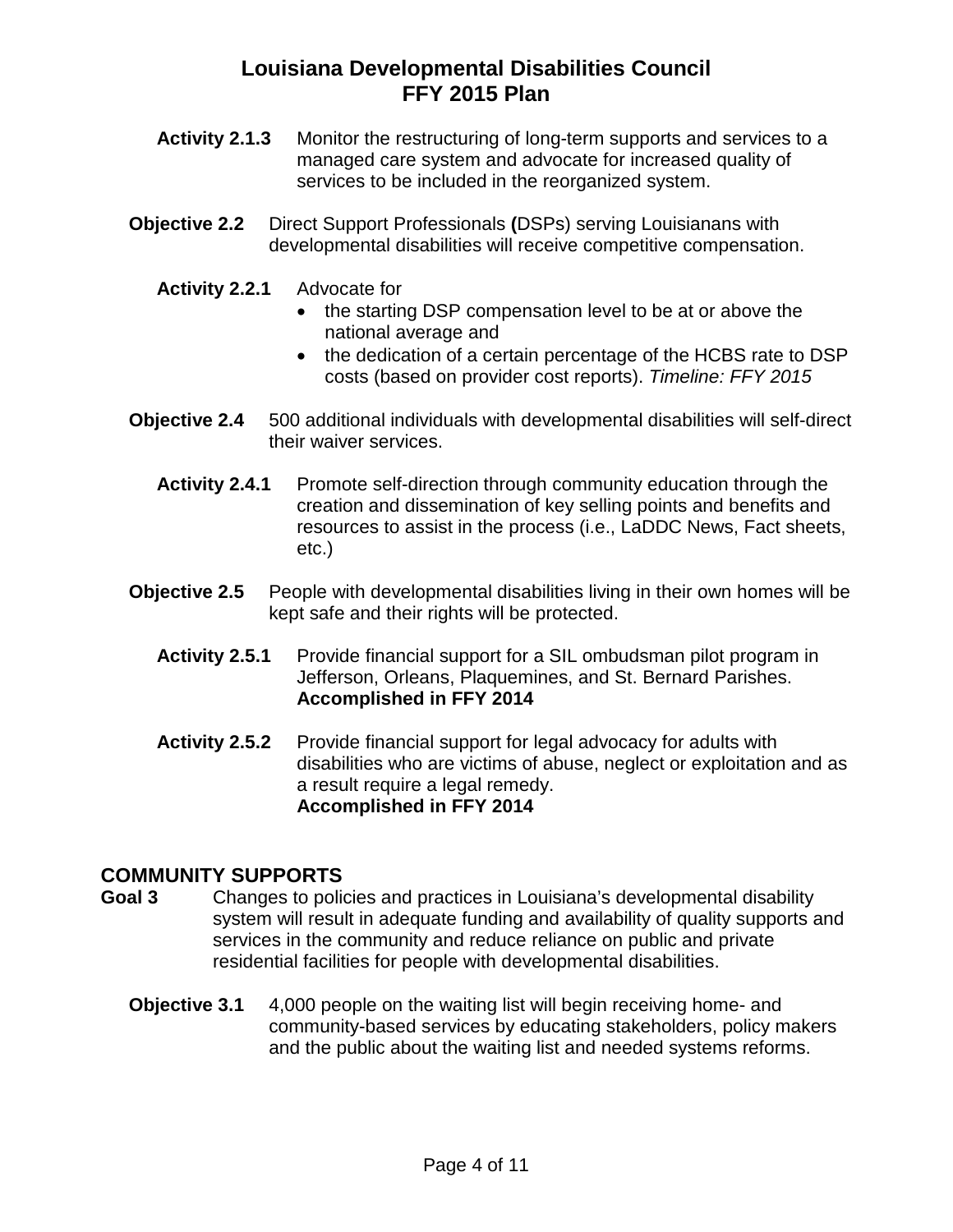- Activity 3.1.1 Provide financial and other support for the grassroots advocacy organization Louisiana Citizens for Action Now (LaCAN). **Approximate Cost: \$125,000 in FFY 2015**
- **Activity 3.1.2** Collaborate with other advocacy groups to plan and support a Disability Rights Day. **Approximate Cost: \$5,000 in FFY 2015**
- **Activity 3.1.3** Advocate for systems change initiatives, revenue generating strategies, policies and practices needed to expand supports and services.
- **Activity 3.1.4** Monitor the possible restructuring of long-term supports and services to a managed care system and advocate for an increased quantity of services to be included in the reorganized system.
- **Objective 3.2** Admissions to residential facilities will decrease by increasing access to behavioral and medical intervention in the community and the discontinuation of people adjudicated into state-operated facilities.
	- **Activity 3.2.1** Advocate in collaboration with the Advocacy Center for
		- additional providers with specialized expertise in behavioral services;
		- the development of plan upon admission that includes specific activities, persons responsible and timelines for discharge or transition; and
		- improving the home and community based system by soliciting feedback from individual families using or trying to access behavioral health services and sharing that information with the DHH leadership.
	- **Activity 3.2.2** Advocate for Self-direction to be exempted from medication administration requirements.
	- **Activity 3.2.3** Advocate for adequate rates that support services for people with complex medical and behavioral needs.
- **Objective 3.3** The number of people in private ICFs/DD per capita in Louisiana will decrease to reach the national average through the transition of people to home- and community-based services.
	- **Activity 3.3.1** Advocate for
		- the MFP grant program to target residents of private ICFs/DD. **Accomplished in FFY 2012**
	- **Activity 3.3.2** Advocate for initiatives that allow residents of private ICFs/DD to obtain waiver services.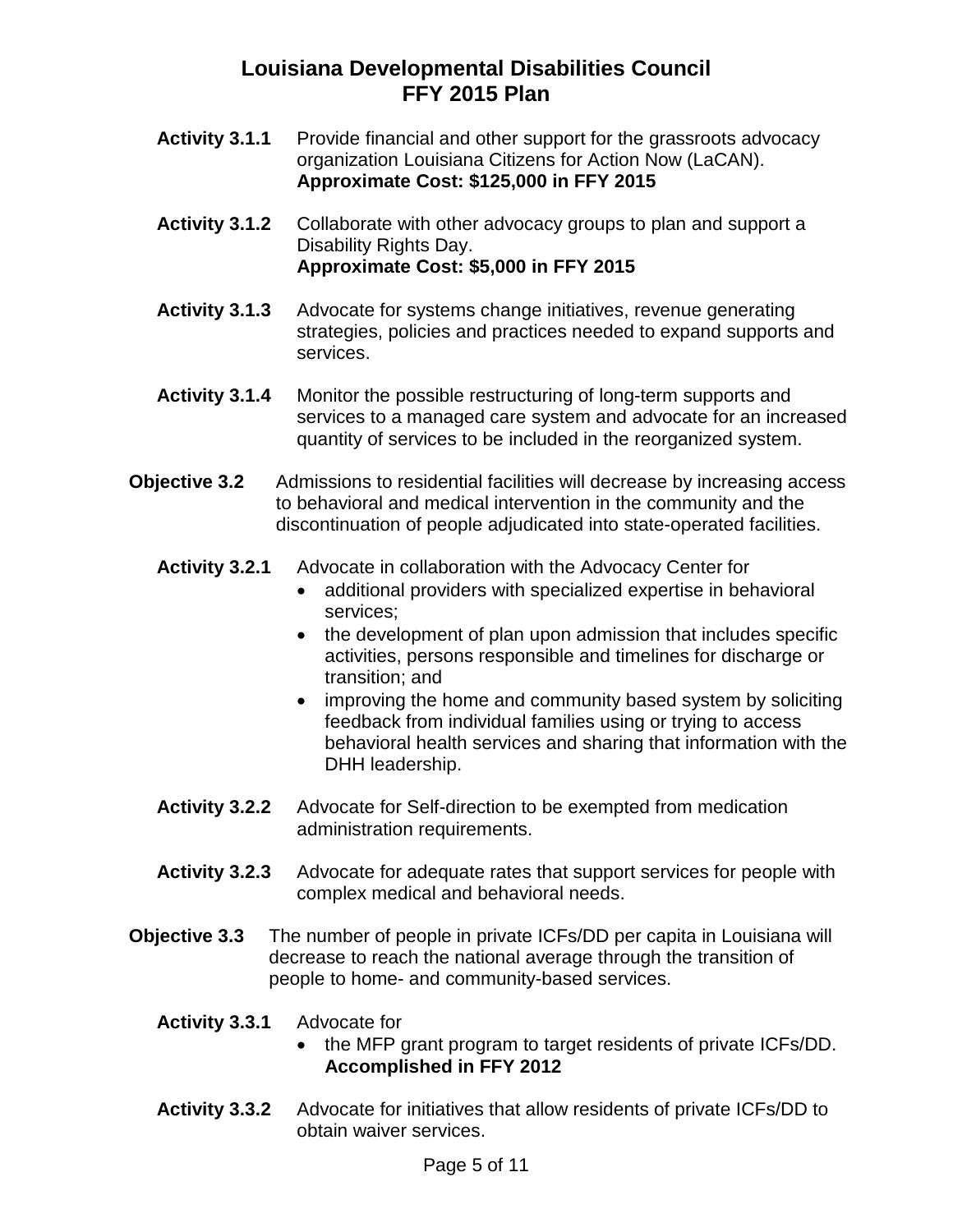- **Objective 3.4** The number of people at large public residential facilities will decrease thirty percent through transition to home and community-based services.
	- **Activity 3.4.1** Advocate for residents of the Special Education Center to be added to the Developmental Center pool of waiver slots. **Accomplished in FFY 2012**
	- **Activity 3.4.2** Monitor OCDD activities in reference to informing families of Special Education Center residents about home and communitybased options and advocate with DHH leadership regarding this objective.
	- Activity 3.4.3 Provide information to the Department of Education and BESE on home and community-based services.
- **Goal 4** Individuals with developmental disabilities, their families, and professionals will obtain the information, training, and support they need.
	- **Objective 4.1** 75,000 individuals with developmental disabilities, their families, and professionals will obtain information, training, and support.
		- **Activity 4.1.1** Provide financial support (from state general funds) and technical assistance to nine Families Helping Families Regional Resource Centers across the state.
		- **Activity 4.1.2** Provide information to hospitals and health care professionals on resources available to individuals with developmental disabilities.
		- **Activity 4.1.3** Provide information important to individuals with developmental disabilities and their families through a variety of electronic and social media (Council website, facebook, LaDDC News, etc.)
- **Goal 5** The Community and Family Support System will continue to deliver flexible, individualized, and person-centered supports.
	- **Objective 5.1** 3,500 individuals with developmental disabilities will receive (Act 378 of 1989) state-funded supports.
		- **Activity 5.1.1** Oversee implementation of, and advocate for, the continuation of the Community and Family Support System Plan.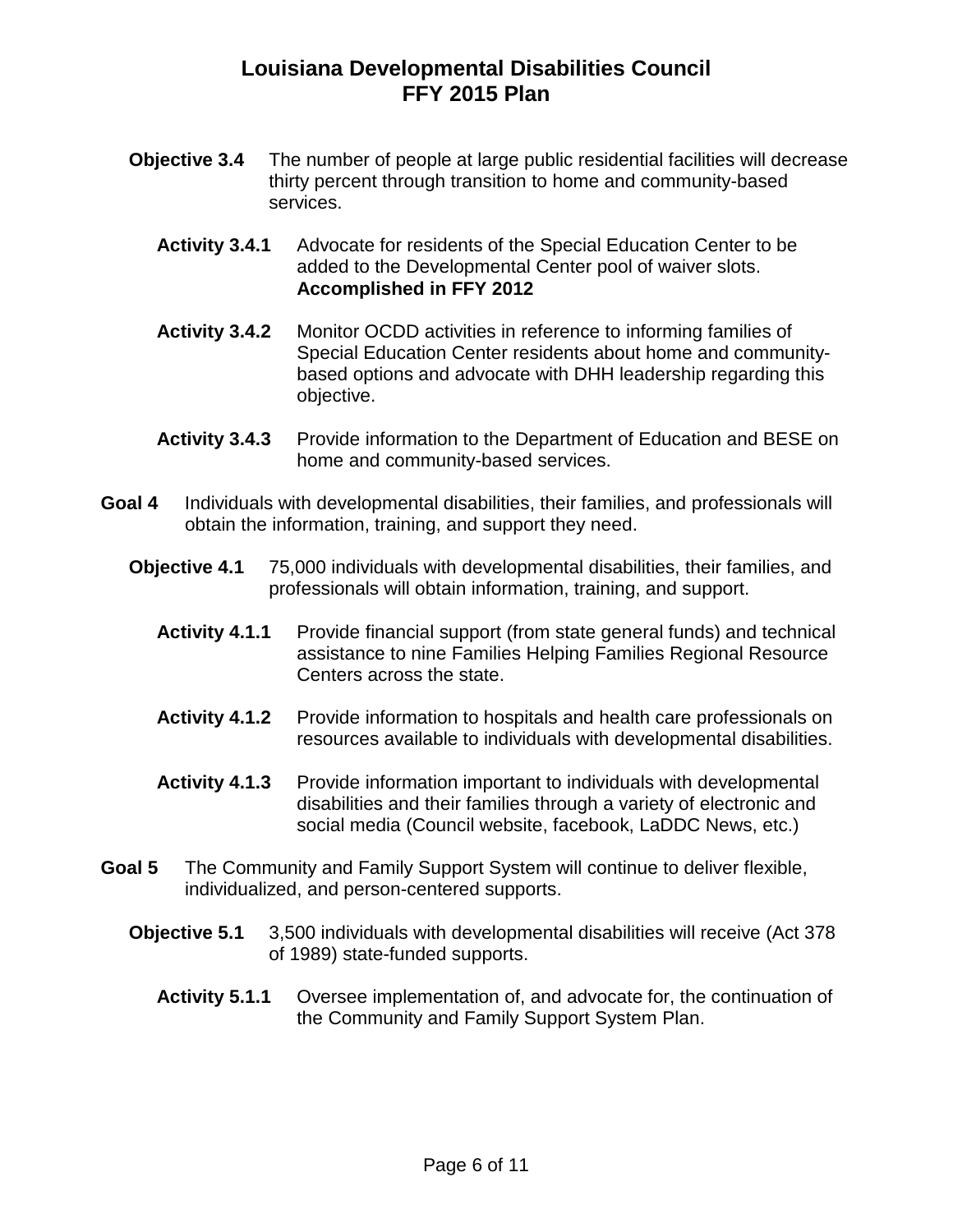#### **HEALTH**

- **Goal 6** Policies and practices will result in improved health outcomes for Louisiana citizens with developmental disabilities.
	- **Objective 6.1** Access to quality health services for individuals with developmental disabilities will increase.
		- **Activity 6.1.1** Advocate for DHH to implement a process of health data analysis for individuals served.
		- Activity 6.1.2 Provide support for the modification of a curriculum for Nurse Practitioner (NP) and Physician Assistant (PA) students, development of a curriculum for online Continuing Medical Education (CME) units for physicians, and the expansion of Operation House Call to Shreveport that provides an understanding of experiences of individuals with significant disabilities and their families. **Accomplished in FFY 2014**
		- Activity 6.1.3 Provide support for the modification of a curriculum for Continuing Nurse Education that provides an understanding of treating individuals with developmental disabilities. **Approximate Cost: \$6,000 for FFY 2015**
		- **Activity 6.1.4** Provide support for the modification of a curriculum for Dental and Dental Hygienist students and Continuing Dental Education that provides an understanding of treating individuals with developmental disabilities. **Approximate Cost: \$46,000 for FFY 2015**
	- **Objective 6.2** Families will have access to information regarding Medicaid providers.
		- **Activity 6.2.1** Disseminate Medicaid's web-based listing of providers searchable by region through a variety of methods (i.e. Council's website and Facebook page, FHF, etc.). **Accomplished in FFY 2012**
	- **Objective 6.3** Individuals with developmental disabilities will have increased access to dental services.
		- **Activity 6.3.1** Advocate for the Louisiana Oral Health Coalition Plan to be amended to include increased access to dental services for people with developmental disabilities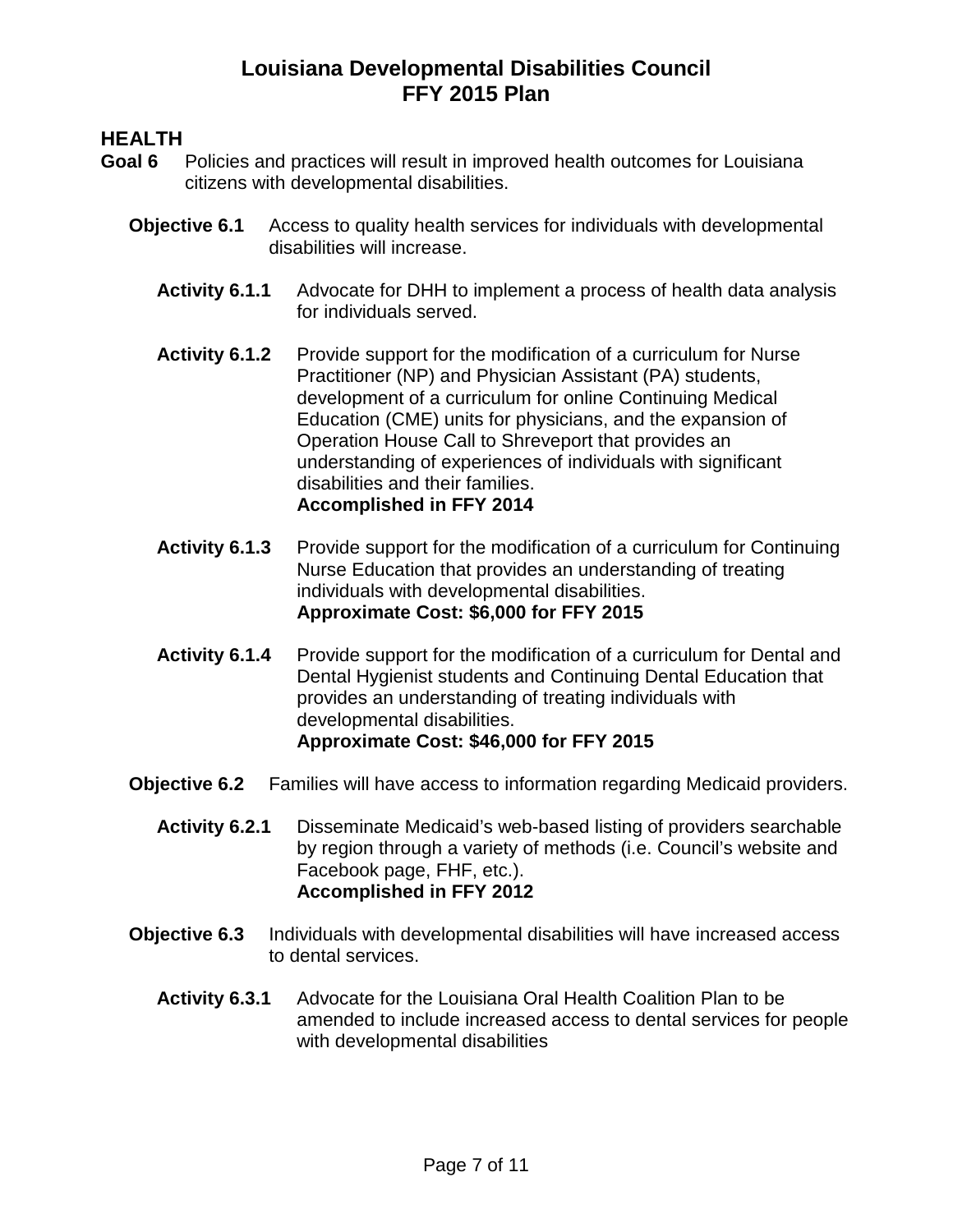### **EDUCATION**

- **Goal 7** Changes in policies and practices will result in inclusive, evidence-based, and safe educational settings for students with developmental disabilities.
	- **Objective 7.1** 1,000 people will become active in systems advocacy for increased access to inclusive education opportunities among students with developmental disabilities in all publicly funded schools through the support of a statewide family-driven special education grassroots advocacy organization.
		- **Activity 7.1.1** Provide financial and other support to Louisiana Together Educating All Children (LaTEACH) for the promotion of appropriate, inclusive education for all students. **Approximate Cost: \$110,000 in FFY 2015**
		- **Activity 7.1.2** The Council will be represented on a variety of education policymaking/advisory bodies and support stakeholders who serve on boards.
	- **Objective 7.2** Changes in policies and practices that result in students with developmental disabilities attaining competitive employment in integrated settings.
		- **Activity 7.2.1** Advocate with the LSU-HSC Human Development Center and other collaborators for the development and implementation of policies and practices (i.e., college and career pathways) that ensure students with developmental disabilities have access to and opportunities that prepare them for post-secondary education and/or competitive, integrated employment.
	- **Objective 7.3** There will be an increase in the number of charter schools, early education programs, and other publically funded education facilities that approximate the percentage of students statewide served with developmental disabilities across all local education agencies (LEAs).
		- **Activity 7.3.1** Advocate for improved oversight and monitoring of admissions and service delivery to students with disabilities in Charter Schools, early education programs, and other publicly funded education facilities in collaboration with the Advocacy Center.
		- **Activity 7.3.2** Advocate for financial and accountability structures that support the inclusion of all students.
	- **Objective 7.4** Students will be protected from discipline practices that cause harm and/or violate their rights.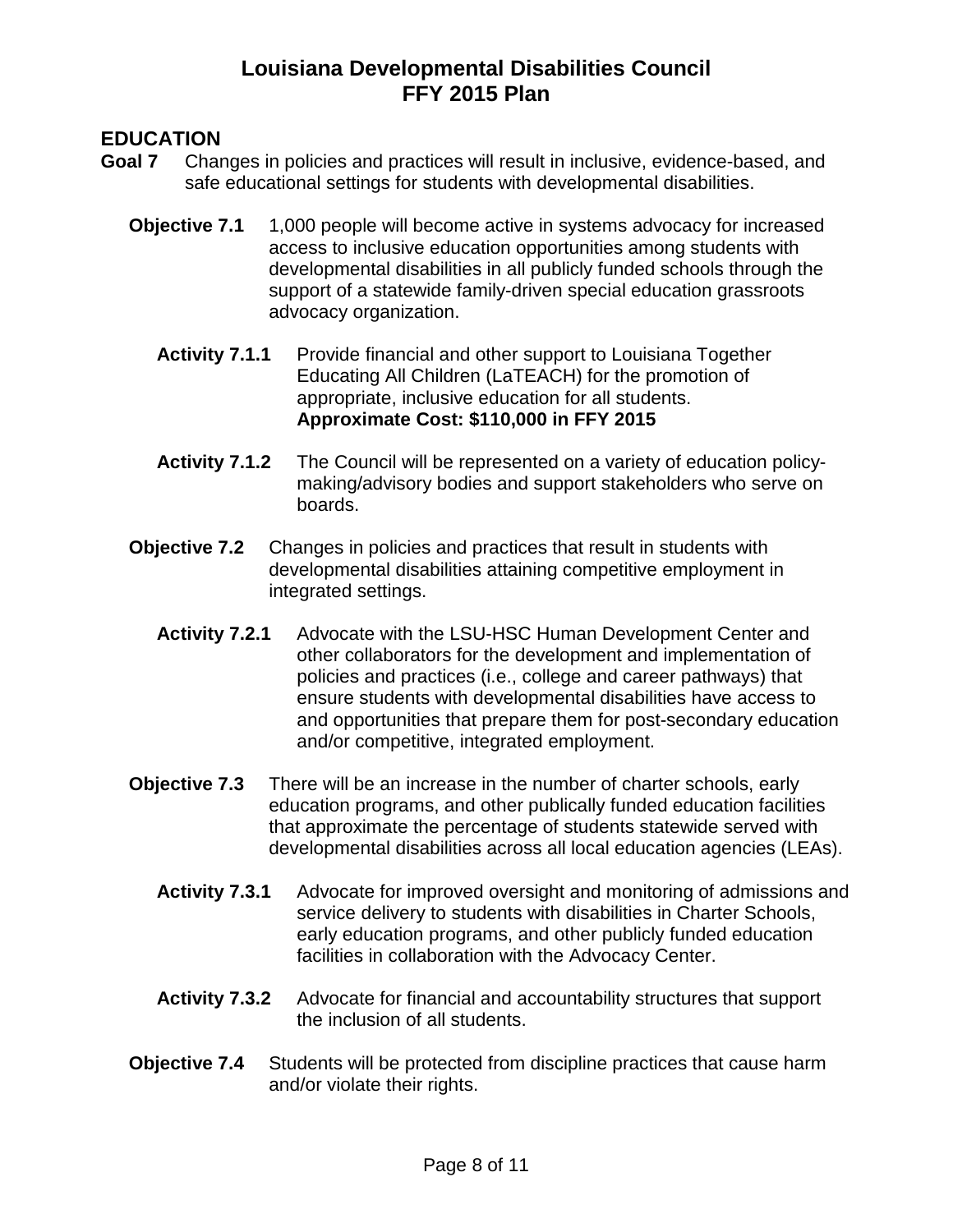- **Activity 7.4.1** Monitor and advocate as necessary against the use of harmful practices (e.g., restraint and seclusion, corporal punishment, unnecessary use of law enforcement, etc.) and advocate for alternative positive evidence based options (e.g., positive behavior practices, etc.) and policies and practices that promote the safe and effective practices in collaboration with the Advocacy Center.
- **Goal 8** Children participating in EarlySteps will demonstrate improved developmental outcomes through increased access to quality services.
- **Objective 8.1** EarlySteps will return to a transdisciplinary service delivery system.
	- **Activity 8.1.1** Provide funding for training/mentoring in the Early Intervention Primary Service Provider Model including implementation of accountability measures. **Approximate Cost: \$30,000 in FFY 2015**

#### **EMPLOYMENT**

- **Goal 9** Changes in public policy and practice will result in more people with developmental disabilities in integrated individualized employment.
	- **Objective 9.1** Louisiana will develop and implement an Employment First plan.
		- **Activity 9.1.1** Advocate for
			- policies that incentivize services for individualized integrated, competitive employment and dis-incentivize segregated, sheltered day habilitation services,
			- sheltered workshops to transition people into individualized, competitive, paid employment and discontinue admissions into segregated day programs,
			- collaborative policy making and practices across state agencies that promote students being supported in and transitioning into competitive paid employment,
			- LRS and OCDD will collaborate to mandate that all supported employment vendors/providers complete a university-based, 40-hour training. **Accomplished** (fourth bullet only)
			- Support family members and other advocates to serve on the Louisiana work team in developing an Employment First agenda and implementation plan including participation in state level meetings. **Accomplished** (fifth bullet only)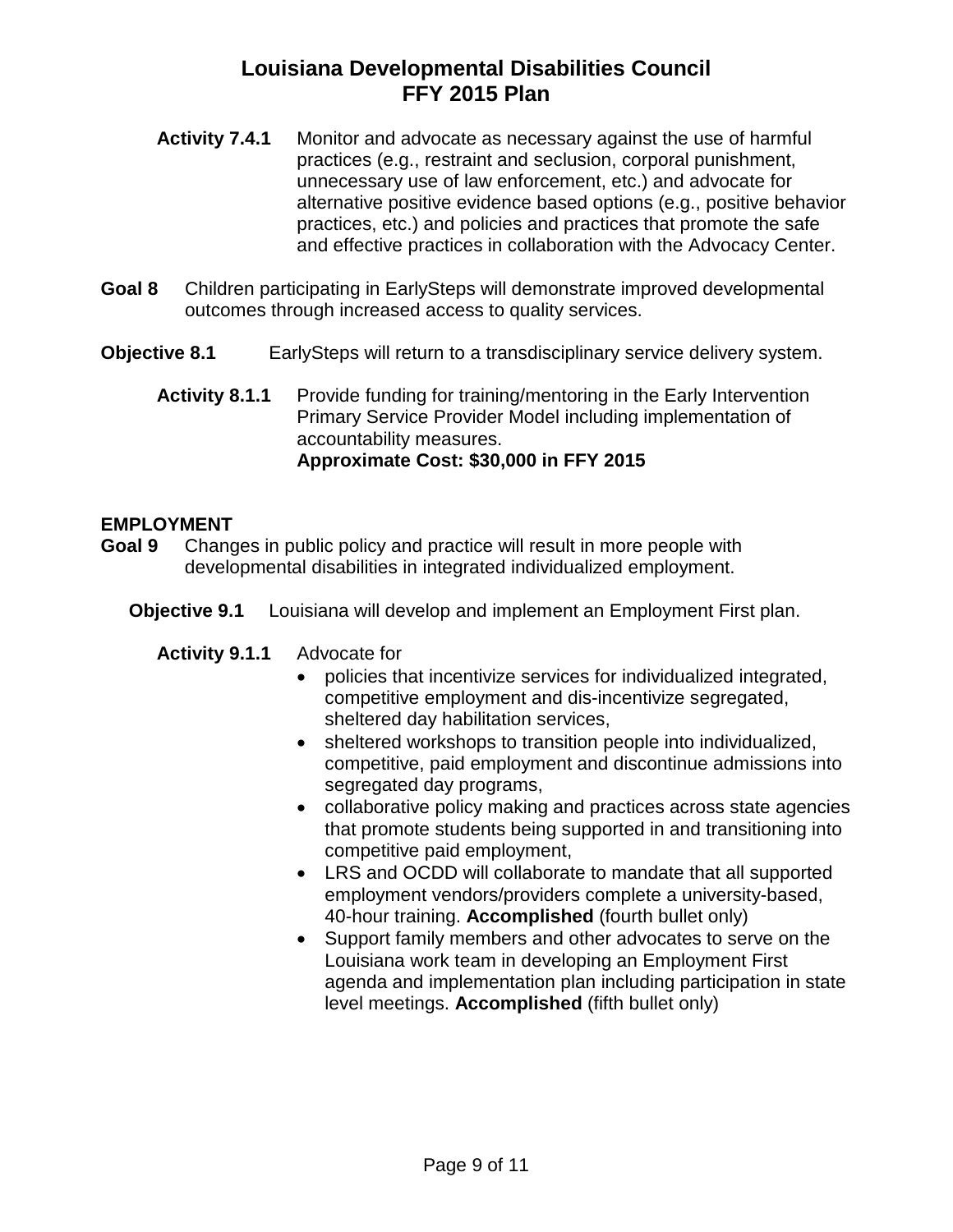- **Activity 9.1.2** Participate in the development and implementation (if awarded) of the Partnerships in Employment Systems Change grant with the LSU-HSC Human Development Center and other collaborators to enhance statewide collaborations that will facilitate the transition process from secondary and post-secondary school, or other prevocational training settings, to competitive employment in integrated settings. **Accomplished in FFY 2012**
- **Activity 9.1.3** Provide funding for provision of the LRS-required training in the 40 hour Supported Employment Core Curriculum and the development and provision of a competency-based mentoring program for Employment Support Professionals who have completed the required 40-hour training. **Approximate Cost: \$60,000 in FFY 2015**
- **Objective 9.2** The capacity of the employment provider system will improve through evidence-based practice in collaboration with the LSU-HSC Human Development Center.
	- **Activity 9.2.1** Provide financial support to the Human Development Center to disseminate a curriculum and provide training to agencies on recommended practices for supporting people with disabilities in employment **Accomplished in FFY 2012**
- **Objective 9.3** The Louisiana Vocational Rehabilitation (VR) program's federal draw down will increase.
	- **Activity 9.3.1** Advocate for Louisiana to draw down the entire VR grant award and serve individuals with the most severe disabilities.
- **Objective 9.4** Family members and others will be knowledgeable about options for integrated, competitive employment in collaboration with the Advocacy Center and the LSU-HSC Human Development Center.
	- **Activity 9.4.1** Provide financial support to conduct a media campaign to educate employers, individuals with disabilities, family members, and provider agencies about the benefits of having people with developmental disabilities as part of the community-based workforce. **Accomplished in FFY 2013**
	- Activity 9.4.2 Provide funding for an employment education campaign targeting individuals and their family members that emphasizes the benefits of competitive employment. **Accomplished in FFY 2012**